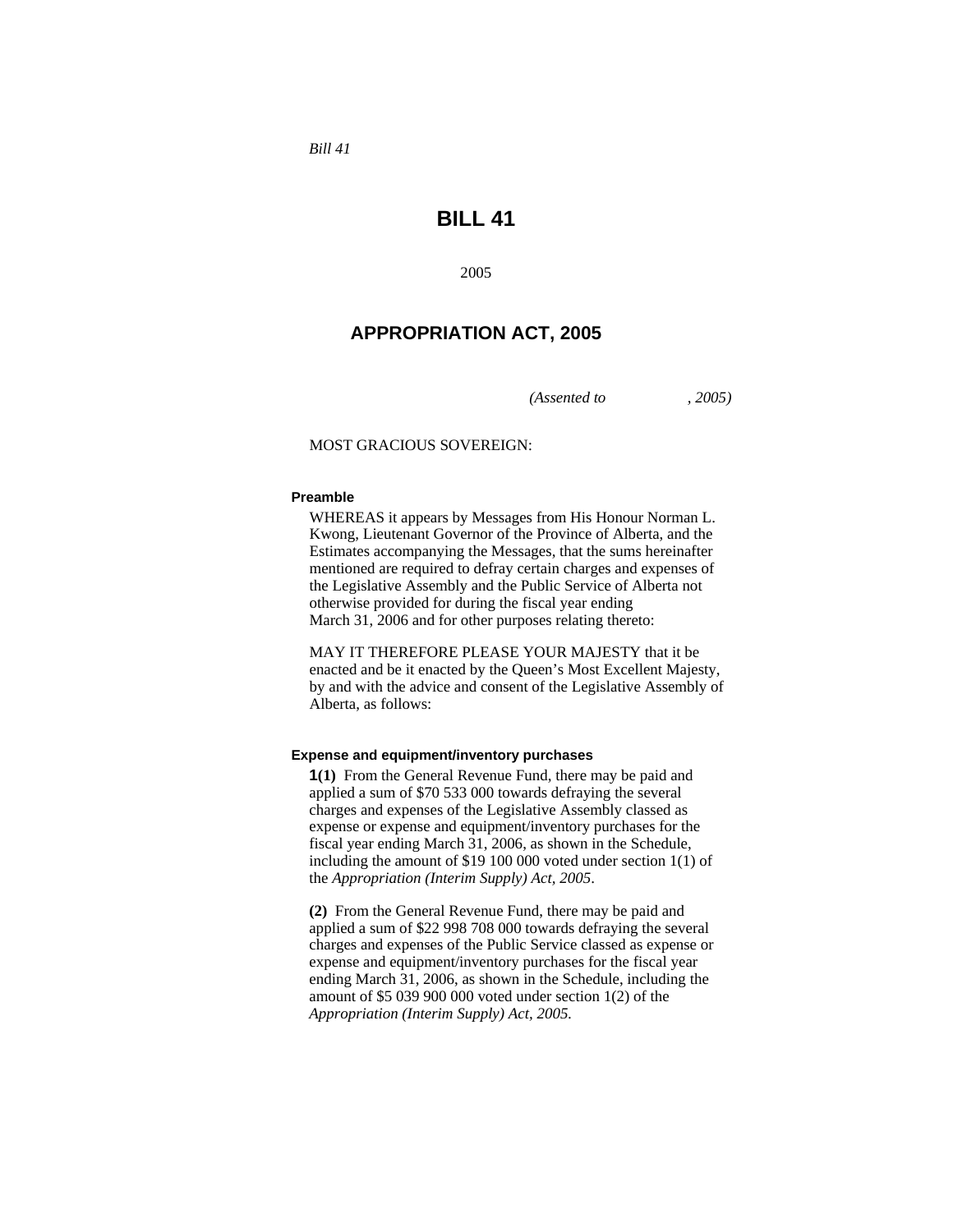#### **Capital investment**

**2** From the General Revenue Fund, there may be paid and applied a sum of \$794 810 000 towards defraying the several charges and expenses of the Public Service classed as capital investment for the fiscal year ending March 31, 2006, as shown in the Schedule, including the amount of \$136 900 000 voted under section 2 of the *Appropriation (Interim Supply) Act, 2005.*

#### **Non-budgetary disbursements**

**3** From the General Revenue Fund, there may be paid and applied a sum of \$189 051 000 towards defraying the several charges and expenses of the Public Service classed as non-budgetary disbursements for the fiscal year ending March 31, 2006, as shown in the Schedule, including the amount of \$32 000 000 voted under section 3 of the *Appropriation (Interim Supply) Act, 2005*.

#### **Lottery Fund payments**

**4(1)** From the Lottery Fund, there may be paid and applied a sum of \$1 027 533 000 towards defraying the several charges and expenses of the Public Service classed as Lottery Fund payments for the fiscal year ending March 31, 2006, as shown in the Schedule, including the amount of \$316 000 000 voted under section 4 of the *Appropriation (Interim Supply) Act, 2005*.

**(2)** The amount to be paid and applied from the Lottery Fund for the Contingency Allowance identified in the Lottery Fund Estimates shall be increased so that the net revenue of the Lottery Fund at the fiscal year ending March 31, 2006 is nil.

### **Accountability**

**5** The due application of all money expended under this Act shall be accounted for.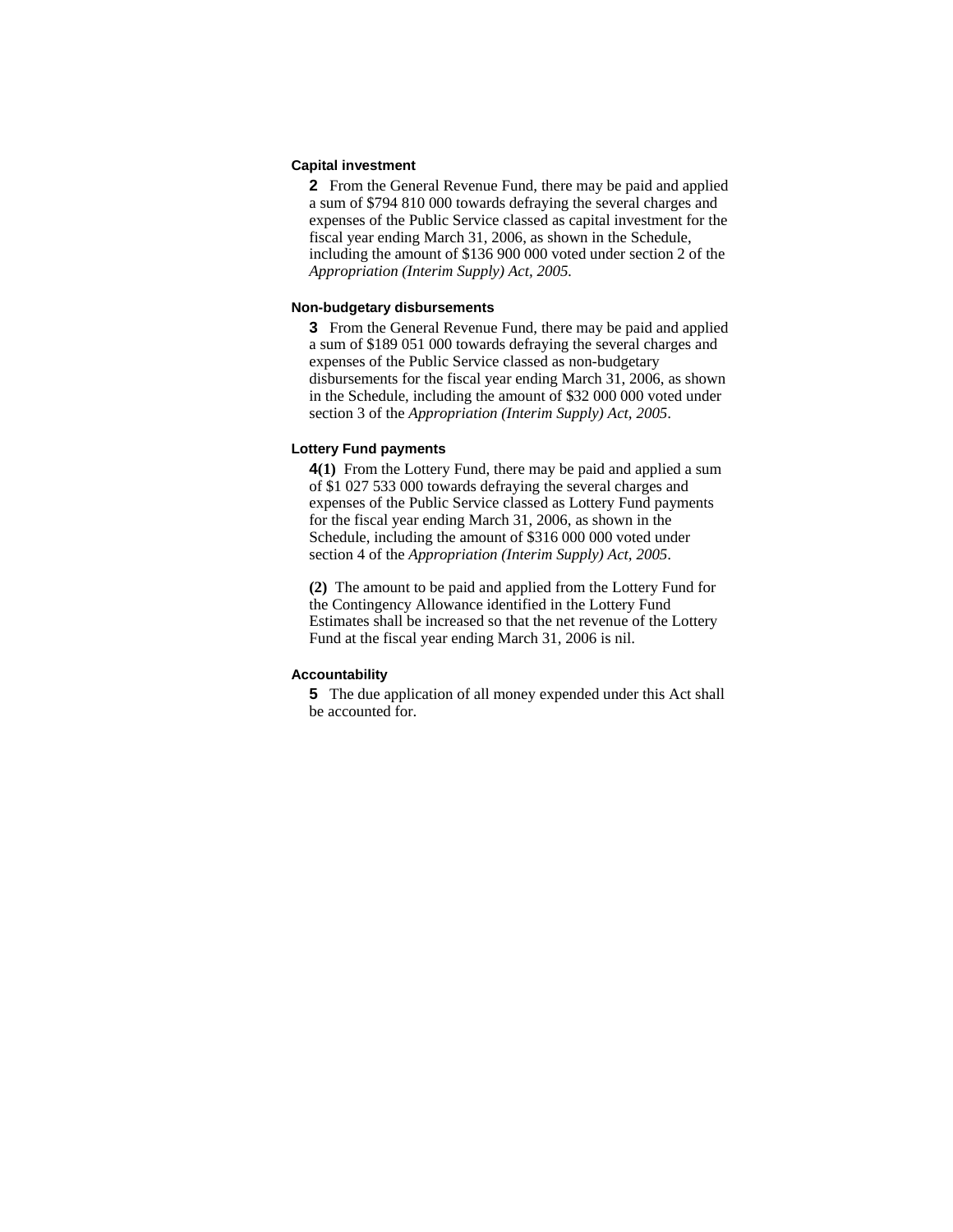## **Schedule**

Votes

## **LEGISLATIVE ASSEMBLY**

| SUPPORT TO THE LEGISLATIVE<br><b>ASSEMBLY</b>                                                         |                     |
|-------------------------------------------------------------------------------------------------------|---------------------|
| Expense                                                                                               | \$<br>42 740 000    |
| OFFICE OF THE AUDITOR GENERAL<br>Expense and                                                          |                     |
| <b>Equipment/Inventory Purchases</b>                                                                  | \$<br>18 304 000    |
| OFFICE OF THE OMBUDSMAN<br>Expense and<br><b>Equipment/Inventory Purchases</b>                        | \$<br>2 237 000     |
|                                                                                                       |                     |
| OFFICE OF THE CHIEF ELECTORAL<br><b>OFFICER</b>                                                       |                     |
| Expense                                                                                               | \$<br>2 497 000     |
| OFFICE OF THE ETHICS COMMISSIONER<br>Expense                                                          | \$<br>419 000       |
| OFFICE OF THE INFORMATION AND<br>PRIVACY COMMISSIONER                                                 | \$<br>4 336 000     |
| Expense                                                                                               |                     |
| Amount of Expense or Expense and<br>Equipment/Inventory Purchases to be voted under<br>section $1(1)$ | \$<br>70 533 000    |
|                                                                                                       |                     |
| <b>GOVERNMENT</b>                                                                                     |                     |
| ABORIGINAL AFFAIRS AND NORTHERN<br><b>DEVELOPMENT</b><br>Expense and                                  |                     |
| <b>Equipment/Inventory Purchases</b>                                                                  | \$<br>29 449 000    |
| ADVANCED EDUCATION<br>Expense and                                                                     |                     |
| <b>Equipment/Inventory Purchases</b>                                                                  | \$<br>1 582 176 000 |
| Non-Budgetary Disbursements                                                                           | 117 400 000         |
| AGRICULTURE, FOOD AND<br>RURAL DEVELOPMENT<br>Expense and                                             |                     |
| <b>Equipment/Inventory Purchases</b>                                                                  | \$<br>649 515 000   |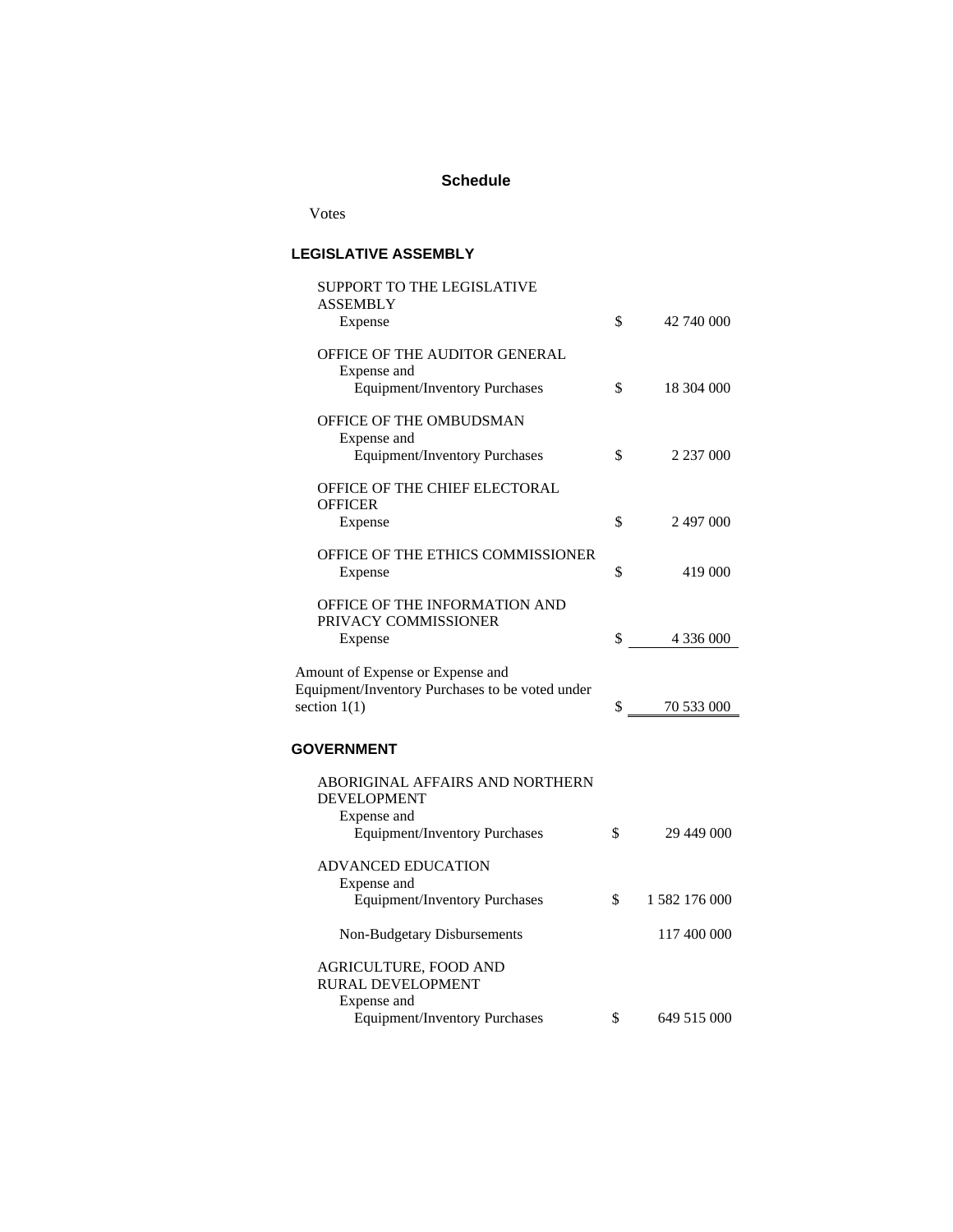| <b>CHILDREN'S SERVICES</b><br>Expense and<br><b>Equipment/Inventory Purchases</b> | \$<br>793 954 000   |
|-----------------------------------------------------------------------------------|---------------------|
|                                                                                   |                     |
| <b>COMMUNITY DEVELOPMENT</b><br>Expense and                                       |                     |
| <b>Equipment/Inventory Purchases</b>                                              | \$<br>235 249 000   |
| Capital Investment                                                                | 41 192 000          |
| <b>ECONOMIC DEVELOPMENT</b>                                                       |                     |
| Expense                                                                           | \$<br>79 750 000    |
| <b>EDUCATION</b>                                                                  |                     |
| Expense and<br><b>Equipment/Inventory Purchases</b>                               | \$<br>2 726 068 000 |
|                                                                                   |                     |
| Non-Budgetary Disbursements                                                       | 1 000 000           |
| <b>ENERGY</b>                                                                     |                     |
| Expense and                                                                       |                     |
| <b>Equipment/Inventory Purchases</b>                                              | \$<br>121 467 000   |
| <b>ENVIRONMENT</b>                                                                |                     |
| Expense and<br>Equipment/Inventory Purchases                                      | \$<br>136 003 000   |
|                                                                                   |                     |
| Non-Budgetary Disbursements                                                       | 1 000 000           |
| <b>EXECUTIVE COUNCIL</b>                                                          |                     |
| Expense                                                                           | \$<br>26 246 000    |
| <b>FINANCE</b>                                                                    |                     |
| Expense and                                                                       |                     |
| <b>Equipment/Inventory Purchases</b>                                              | \$<br>123 381 000   |
| Non-Budgetary Disbursements                                                       | 69 651 000          |
| <b>GAMING</b>                                                                     |                     |
| Expense                                                                           | \$<br>169 187 000   |
| <b>Lottery Fund Payments</b>                                                      | 1 207 533 000       |
| <b>GOVERNMENT SERVICES</b>                                                        |                     |
| Expense and                                                                       |                     |
| <b>Equipment/Inventory Purchases</b>                                              | \$<br>99 046 000    |
| <b>HEALTH AND WELLNESS</b>                                                        |                     |
| Expense and<br><b>Equipment/Inventory Purchases</b>                               | \$<br>8 973 425 000 |
|                                                                                   |                     |
| Capital Investment                                                                | 33 500 000          |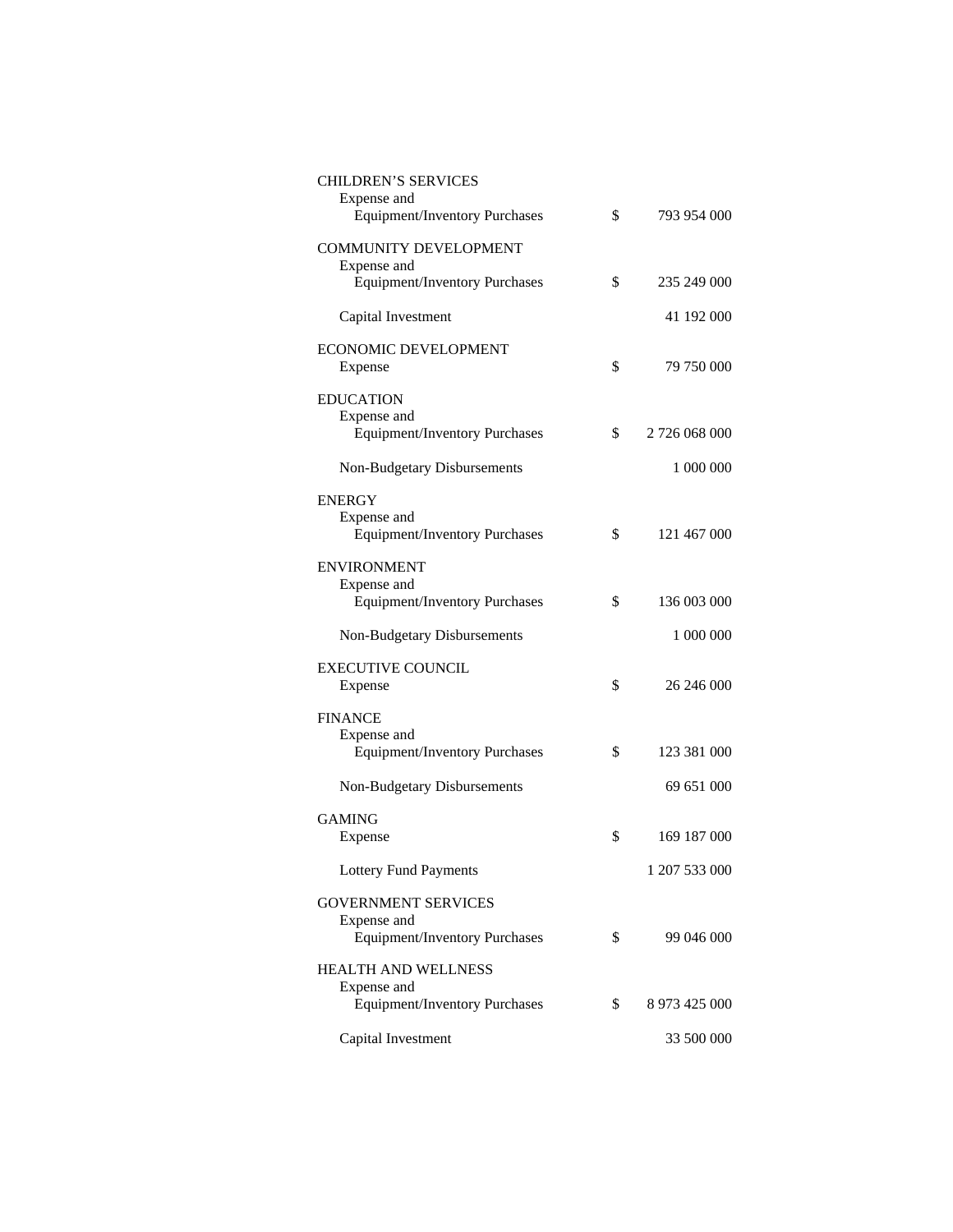| HUMAN RESOURCES AND<br><b>EMPLOYMENT</b>                                        |                     |
|---------------------------------------------------------------------------------|---------------------|
| Expense and<br><b>Equipment/Inventory Purchases</b>                             | \$<br>778 691 000   |
| INFRASTRUCTURE AND<br><b>TRANSPORTATION</b>                                     |                     |
| Expense and                                                                     |                     |
| <b>Equipment/Inventory Purchases</b>                                            | \$<br>3 463 437 000 |
| Capital Investment                                                              | 699 618 000         |
| <b>INNOVATION AND SCIENCE</b><br>Expense and                                    |                     |
| <b>Equipment/Inventory Purchases</b>                                            | \$<br>135 267 000   |
| <b>INTERNATIONAL AND INTER-</b><br><b>GOVERNMENTAL RELATIONS</b><br>Expense and |                     |
| <b>Equipment/Inventory Purchases</b>                                            | \$<br>10 079 000    |
| <b>JUSTICE</b><br>Expense and                                                   |                     |
| <b>Equipment/Inventory Purchases</b>                                            | \$<br>287 531 000   |
| <b>MUNICIPAL AFFAIRS</b><br>Expense and                                         |                     |
| <b>Equipment/Inventory Purchases</b>                                            | \$<br>128 417 000   |
| RESTRUCTURING AND<br><b>GOVERNMENT EFFICIENCY</b><br>Expense and                |                     |
| Equipment/Inventory Purchases                                                   | \$<br>258 071 000   |
| SENIORS AND COMMUNITY SUPPORTS<br>Expense and                                   |                     |
| <b>Equipment/Inventory Purchases</b>                                            | \$<br>1 582 528 000 |
| <b>SOLICITOR GENERAL</b><br>Expense and                                         |                     |
| <b>Equipment/Inventory Purchases</b>                                            | \$<br>390 556 000   |
| SUSTAINABLE RESOURCE<br><b>DEVELOPMENT</b>                                      |                     |
| Expense and<br><b>Equipment/Inventory Purchases</b>                             | \$<br>219 215 000   |
|                                                                                 |                     |
| Capital Investment                                                              | 20 500 000          |